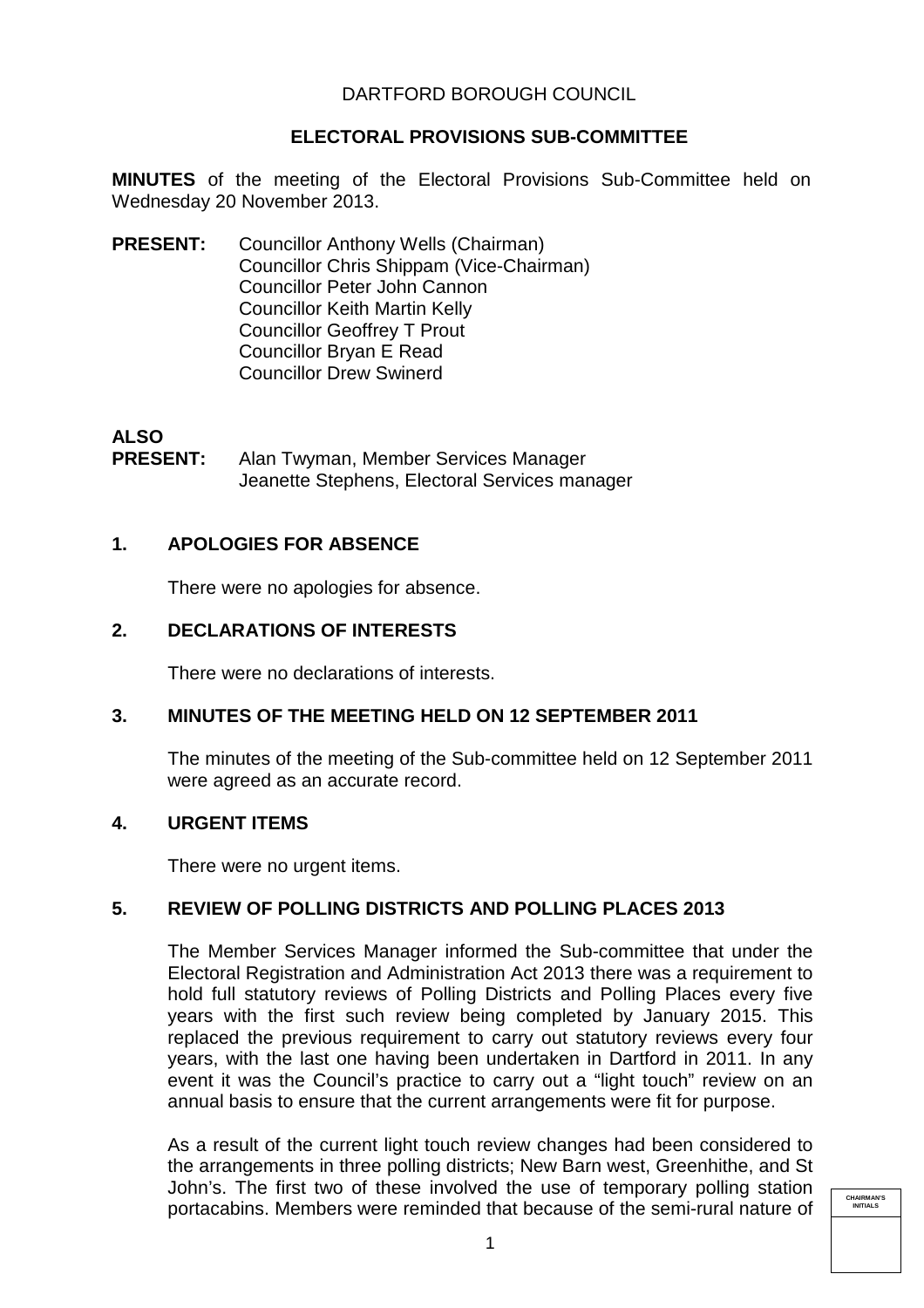Dartford a relatively high number of temporary stations were used where community buildings or other suitable premises could not be identified but that these were not ideal either for voters or staff, were expensive to provide and were more disruptive to local people as they were in place for up to a week during an election.

In terms of New Barn West the temporary station had been located for some years at the junction of Nuthatch and Shearwater but following an intervention by the Kent County Council Highways before the Police and Crime Commissioner (PCC) elections in November 2012 the position of the portacabin had been moved approximately 20 feet to the right of its original location. This had resulted in complaints from 3 local residents both at the PCC election and at the subsequent Kent County Council election in May 2013. One of the complainants had suggested an alternative location at the junction of Pescot Avenue and New Barn Road and this had been considered as part of the review. The Member Services Manager had visited the suggested location and also considered whether there were any other suitable options in the polling district. The junction of Pescot Avenue and New Barn Road was not considered as a viable location as the location would have been on grass verge on a significant camber, without access to street lighting or power, with limited availability for parking and poor disabled access. The junction was also on a busy road and was on the boundary of the polling district whereas the current location was more central. No other suitable alternative location had been identified in the polling district. For these reasons it was recommended that the polling station should remain at the current location but would be subject to review again during the statutory review in 2014 which would involve widespread public consultation.

Greenhithe polling district was currently served by a temporary polling station located in the Eagles Road public car park. Whilst this location had operated effectively the use of a temporary station had all of the limitations associated with using a portacabin both for staff and voters and also required several pay and display parking spaces to be taken out of action for up to a week during elections for the siting of the portacabin. A permanent alternative building had been identified as a possible replacement. The Dance Union Studio at Unit 1, North Star Boulevarde had been visited by officers who felt that it offered significant advantages in terms of the facilities on offer both for voters and polling station staff. The building was situated approximately 200 yards away from Eagles Road car park and was within sight of the current location and close to the railway station and therefore convenient for electors who might wish to vote on their way to or from work as part of their commute. The building offered good disabled access, was spacious and had all of the internal facilities required for a polling station. The hire charge for the building was also significantly less than the charge for using a portacabin, would involve less disruption for local residents and would enable all of the parking spaces at Eagles Road car park to remain in use, thereby increasing the availability of car parking for use by electors on polling day. The Subcommittee was therefore asked to recommend a change of polling place to the General Assembly of the Council from the temporary location in the Eagles Road car park to the Dance Union Studio.

The third location considered was in St John's polling district. The polling station currently used was the canteen at the Brent Primary School which was

**CHAIRMAN'S INITIALS**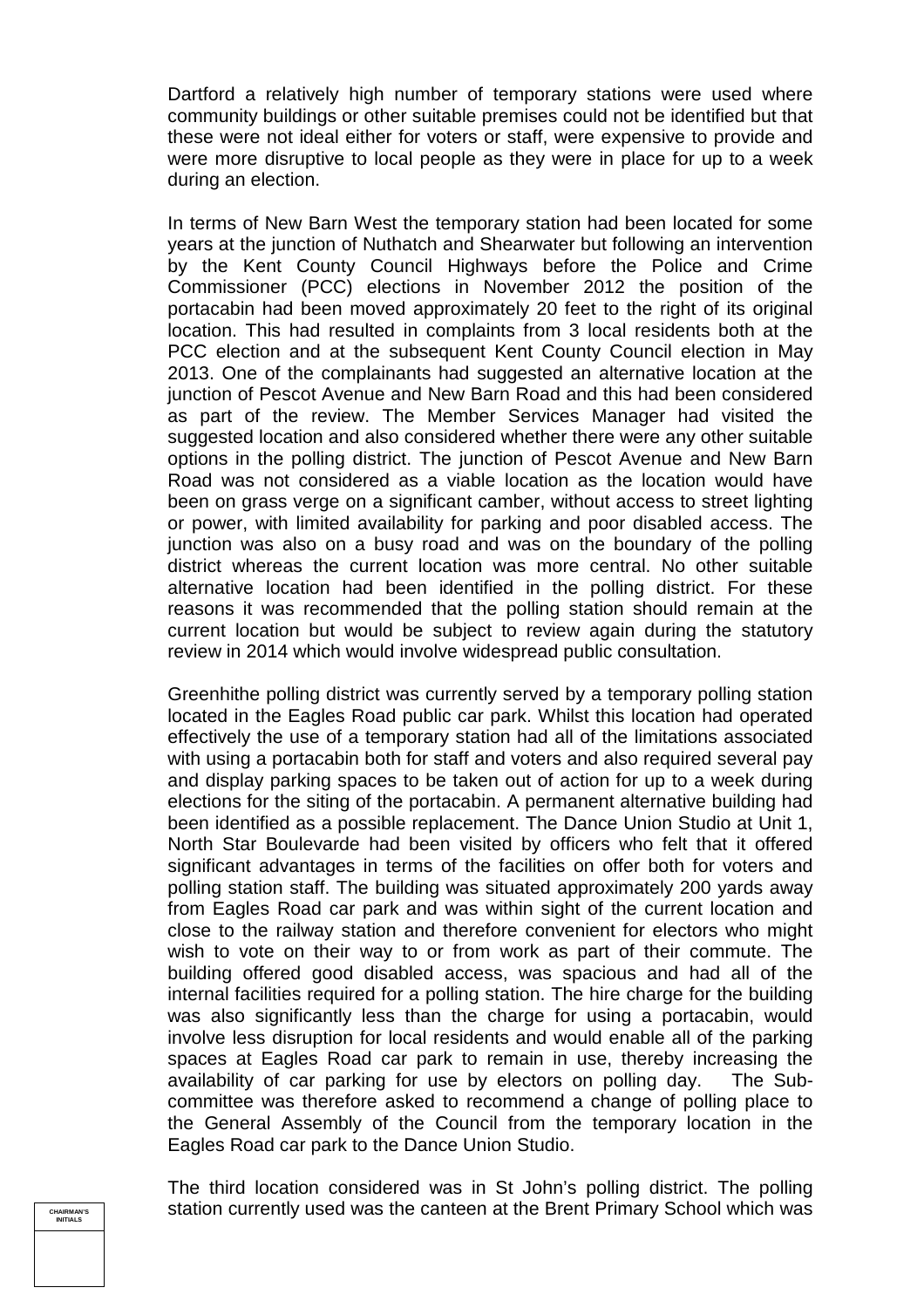## ELECTORAL PROVISIONS SUB-COMMITTEE

#### WEDNESDAY 20 NOVEMBER 2013

a suitable building but had caused inconvenience for the school as it disrupted pre and post school activities. The Head Teacher had requested that an alternative room should be used on previous occasions but no acceptable alternative had been identified. However to ensure that a change could be made without requiring sub-committee and GAC approval should an alternative room become available the entire school had been designated as the polling place which allowed the Returning Officer to stipulate where the polling station would be located within the school site. The school had recently refurbished its Conference Room and had requested that this should be considered for polling station use. Officers had visited the proposed location which has better facilities, is readily accessible and would be less disruptive to the school's routine. However the Conference Room is at the other end of the school to the canteen and approximately 200 yards away from the Brent Old Boys Social Club which was used as a double polling station for Milestone and St Vincent's East polling districts. The Returning Officer had considered whether the new location could confuse voters because of its proximity to the double station but had decided that, unless Members had strong views to the contrary, the Conference Room offered significant advantages and should be used as the polling station for future elections.

Members asked whether the Brent Primary School would be open on 22<sup>nd</sup> May 2014 when the European elections would take place, whether parents had been consulted about the change and whether there would be sufficient parking, particularly during the time when parents would be delivering/collecting their children from school. It was confirmed that the school would normally remain open during elections and that the request for change had come from the school itself and that the new location should be less disruptive for the school. The school had also undertaken to get staff to park on the upper playground during elections thereby freeing up additional parking space. Whilst parents had not been consulted it was noted that they would have the opportunity to do so as part of the statutory review in 2014 by which time the new location would have been used for the European election and any feedback could inform the review.

The Sub-committee accepted that the suggested alternative location in New Barn West polling district, the junction of Pescot Avenue and New Barn Road was not viable and that given the lack of a suitable alternative location the polling station should remain at the junction of Nuthatch and Shearwater.

The proposed change of location in Greenhithe polling district to the Dance Union Studio was discussed. Some Members were concerned that the change would move the polling station further away from electors in Ingress Park and that there was insufficient car parking. It was also felt that any change of location would be a move away from the place where electors were accustomed to vote and despite the new location being displayed on poll cards and directional signs being used from the Eagles Road car park to the Dance Studio, could result in fewer people voting, especially as they would have to cross a busy road. There was also concern that polling activity could be disrupted by deliveries to Asda. Other Members felt that it could be worth trying the Dance Studio as a new polling station given the clear advantages of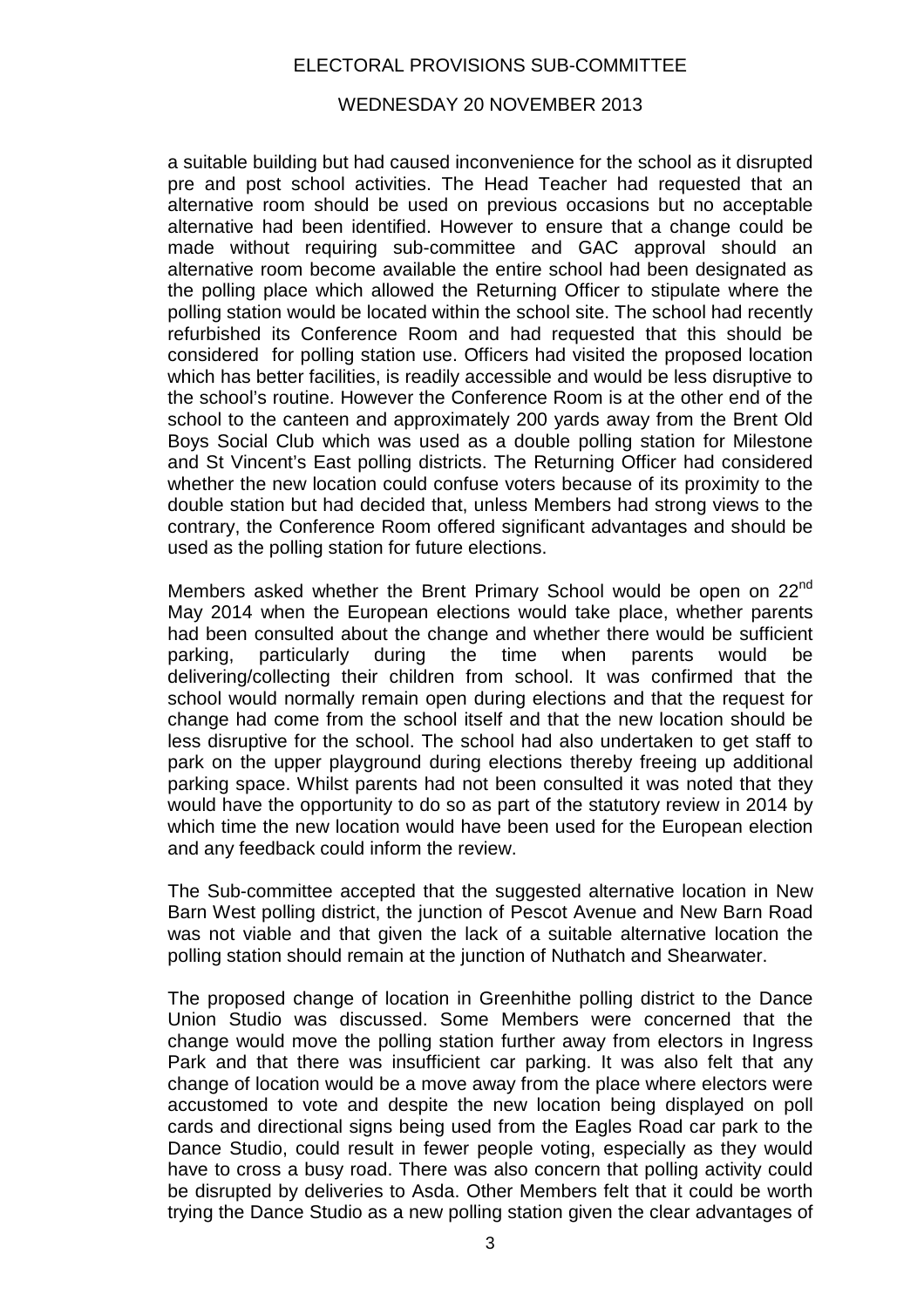using a permanent building, the significantly cheaper cost of using this site and the fact that the position could be revisited as part of the statutory review. Members highlighted the upturn in development in the borough and continuing building at Ingress Park would have to be addressed in the near future, and on balance, felt that as this could involve further changes to polling arrangements in the area it could be confusing to electors to change the polling place now when it might have to change again in a short space of time. The Sub-committee therefore decided to retain the existing arrangements and continue to use a temporary station in Eagles Road car park.

#### RESOLVED:

- 1. That the Sub-committee notes the new requirement under the Electoral Registration and Administration Act 2013 to conduct full reviews of Polling Districts and Polling Places every 5 years.
- 2. That the outcome of the light touch annual review of Polling Districts and Polling Places 2013 be noted.
- 3. That the change of the location of the Polling Station at the Brent Primary School (St John's polling district) from the Canteen to the Conference Room be noted.
- 4. That the existing locations of the polling places for New Barn West and Greenhithe should be retained: the temporary polling stations at the junction of Nuthatch and Shearwater (New Barn West) and Eagles Road car park (Greenhithe).

## **6. INDIVIDUAL ELECTORAL REGISTRATION (IER)**

The Sub-committee received a briefing on the background to the introduction of Individual Electoral Registration and the implications for the Council of having a new system for electoral registration. Members were reminded of the current system whereby the electoral register was produced each year by way of information provided from an annual canvass whereby a canvass form was completed by one person in each household on behalf of all of the occupants and updated throughout the year by a process of rolling registration. Under the Electoral Registration and Administration Act 2013 this process would change to a process whereby each eligible person would have to make an application individually supplying information including their name, date of birth and national insurance number which would be checked against data held in the Department of Works and Pensions Customer Information System before a person could be added to the electoral register. This would involve the most significant changes to the way that registration was carried out for a century and the IER processes would be more complex, costly and labour intensive, particularly during the transition from the old system to the new one.

Whilst 2014 and 2015 would be years of transition, preparations had begun in early 2013 with the testing of the readiness of electoral software and DWP systems and much work had been carried out despite the lack of certainty about many aspects of the project and the late publication of guidance. This

**CHAIRMAN'S INITIALS**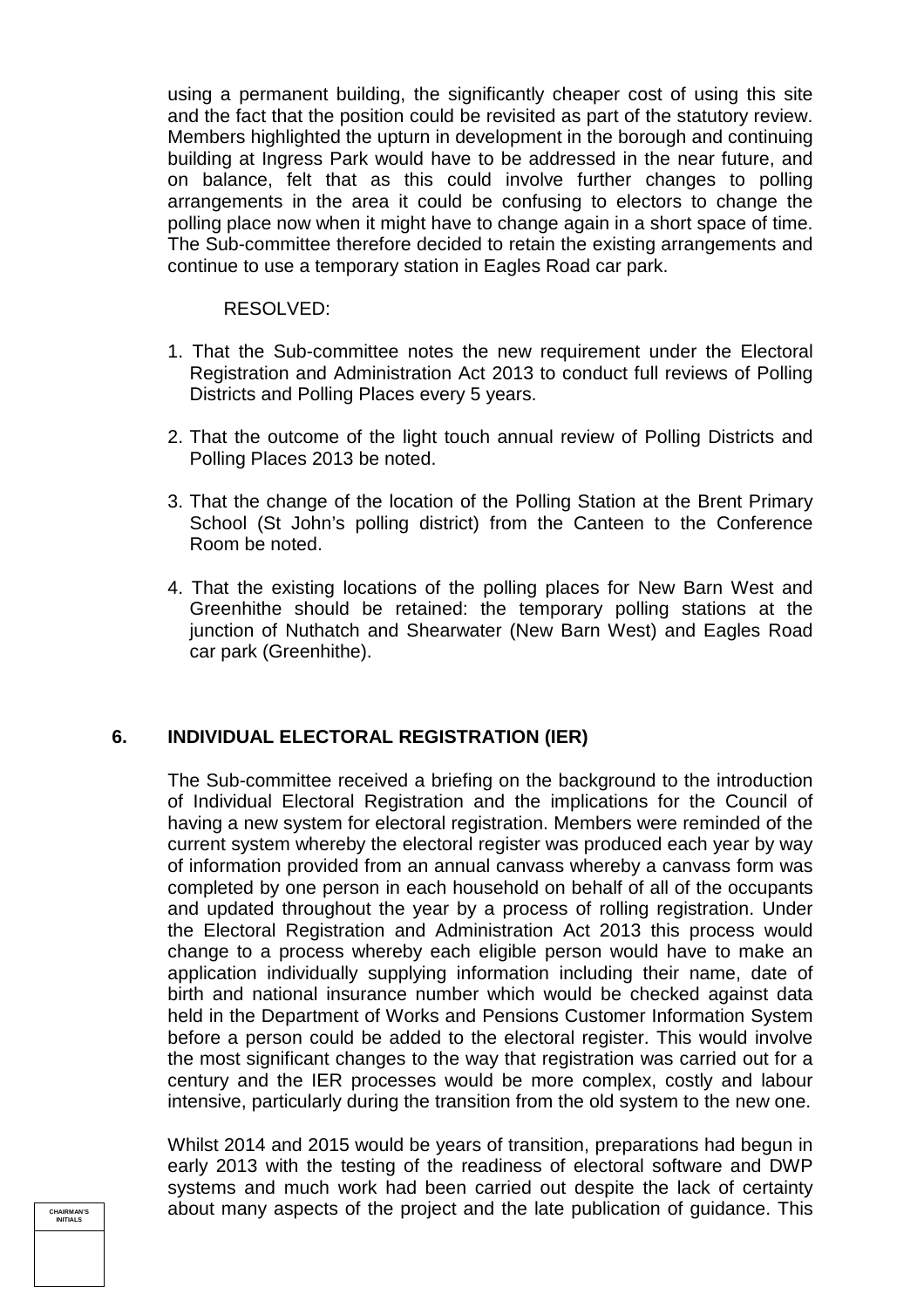## ELECTORAL PROVISIONS SUB-COMMITTEE

#### WEDNESDAY 20 NOVEMBER 2013

had included a "confirmation dry run" in July by which every local authority had to submit the data in their electoral registers for matching against DWP records as a test ahead of going live in July 2014. This process was designed to ease the transition to IER for most existing electors on the current electoral register because if their entries could be matched against DWP records or locally held data in 2014 then they would be automatically carried across to the transitional electoral register and would have to take no further action. Based on the "dry run" results around 81% of current registrants would be confirmed by matching DWP records and of the 13,500 that did not match a further 5,500 had been matched using local data. Based on these results it was likely that around 8,000 electors would have to be contacted and invited to register under the new system.

The major changes associated with IER were highlighted in the report, including the introduction of an option for online applications, and Members were advised that nobody on the pre-transition register who was not confirmed or and not responded to an invitation to register under the new arrangements would be removed until December 2015. This was in order to ensure that nobody lost the ability to vote at the General Election, however anyone who had not been confirmed across to the new register published in December 2014 by data matching or as a result of successfully completing an IER application would lose their entitlement to have a postal/proxy vote but would still be able to vote in person.

The complexity of the process during transition were explained including the requirement for many more letters to be sent to eligible electors. This would include sending confirmatory letters to everyone transferred across to the transitional register, Invitations To Register (ITR's) to those people whose data had not matched and Household Enquiry Forms (HEF's) to those households where the Registration Officer believed there could be eligible electors resident. In the case of a lack of response to a HEF or ITR at least two further reminders were required to be sent out and ultimately a personal visit by a canvasser would be required, with a clear audit trail kept in each case. During transition it was likely that some households could receive several different letters and follow-ups leading to confusion and in some cases resulting in telephone enquiries and even complaints. There would be a significant increase in workload for Electoral Services and supporting teams across the Council, particularly IT and Customer Services, during transition and it was envisaged that there would be a large increase in the cost of stationery and postage.

Although the Government had undertaken to fully fund the additional work associated with IER over and above "business as usual" it was doubtful that the funding allocated for 2014/15 of £35,453 would be sufficient and it might be necessary to seek "justification based" retrospective top-up funding. However the Government had already made it clear that there would have to be robust evidence to justify additional funding. It was also envisaged that IER would involve additional costs in future years as IER arrangements would apply throughout the year with the requirements to chase non-responders and door-knock throughout the year rather than just during canvass as at present.